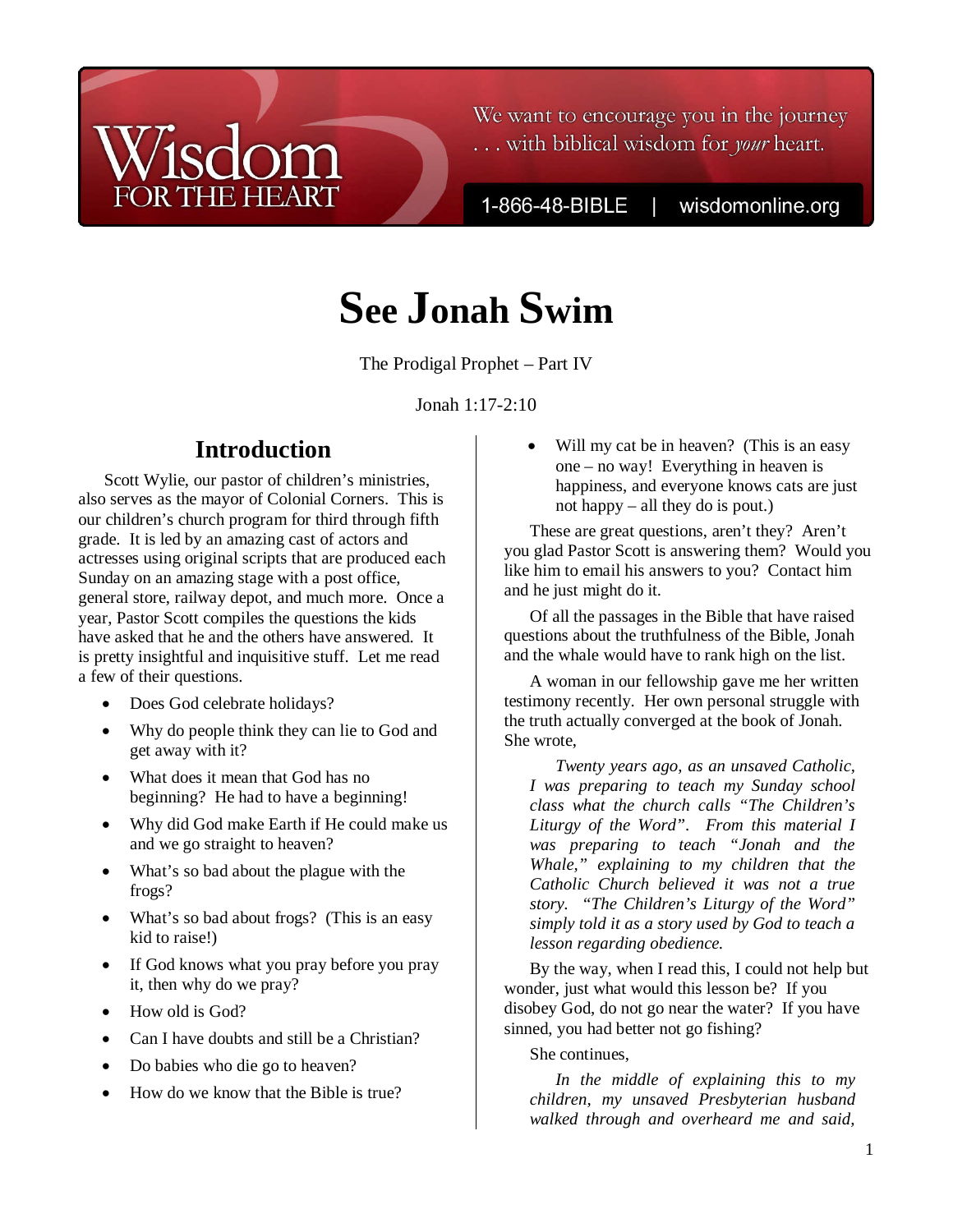*"Of course that story is true!" [He believed it!] God planted in me a seed of truth that bothered me so much that I became desperate to know what was true.* 

*I prayed and asked the Lord to show me the truth and several months later, while in my car, I heard a creation scientist explaining how the geology of the earth defended the great flood of Noah – something else I had been told was "just another story". My spirit was flooded by the confirmation that God's word is true – all of it.* 

This woman went on to tell that a few months later, again through Christian radio, she heard a clear gospel message and accepted Christ alone as her Savior.

Imagine – "Jonah and the Whale" became the point of crisis which led her to repentance.

The truth is that this whale is going to bring someone else to a point of crisis that leads to repentance – Jonah.

# **The Truth of Jonah and the Whale**

In our last discussion, we saw Jonah treading water on the calmed sea waters and then, suddenly, he disappeared with a gulp and the lights went out. Let us pick up our study at chapter 1, verse 17.

## *And the Lord appointed a great fish to swallow Jonah, and Jonah was in the stomach of the fish three days and three nights.*

Without a doubt, this is one of the most criticized verses in the Bible and this fish has been examined more than any other fish to swim the seven seas. In fact, I have been amazed at the imagination that many have exercised to keep Jonah out of the literal belly of a literal fish.

One author suggested that in actuality, another ship named *The Fish* happened to come by and rescue Jonah from the ocean before he drowned.<sup>1</sup>

Another author suggested that Jonah swam to dry ground and then stayed at an Inn named "The Fish" [where he recuperated for three days and three  $nights$ ].<sup>ii</sup>

A generation ago, skeptics were arguing that the throat of a whale was too small to even swallow an orange without difficulty. For some whales, this is true.

However, the examination and observations of the *average* sperm whale known to swim in the Mediterranean, reveal it happens to have a throat twenty feet long, fifteen feet high, and nine feet wide.<sup>iii</sup>

This is large enough to swallow an eighteen-wheeler or a mobile home.

Marine Biologists have also determined that a large fish would have enough air inside its stomach for someone to breathe, but the temperature would be around 104 degrees Fahrenheit.

I came across some research provided by the *Princeton Theological Review* in a 1927 issue, which effectively shut down the debate of whether or not someone could survive inside a whale. The article reported the verified case that occurred in 1891 on the whaling ship *Star of the East* which was hunting in the vicinity of the Falkland Islands. The fishermen spotted a large sperm whale and sent two smaller boats after it. One was able to harpoon it, but the second boat capsized in the process and one man drowned. A second sailor, James Bartley, disappeared and could not be found. In time, the whale was killed and drawn to the side of the ship where it was secured and divided up. The following day, the stomach was hoisted on deck. When it was opened, the missing sailor was found inside – unconscious and bleached white, but alive. He was revived and after a time, resumed his duties on board the vessel.<sup>iv</sup>

The truth is that Jonah did not get picked up by a boat named *The Fish*.

However, let me say that I really do not need to read a story about a man who was swallowed by a whale, reported by the *Princeton Theological Review*, to help me believe.

All we need is the record of scripture that without apology and – notice – without explanation, simply records,

*And the Lord appointed a great fish to swallow Jonah . . .* 

This is the Lord's doing. He prepared a fish for the job.

The question is not, "Is there a big enough fish?" The question is, "Is there a big enough God?"

If God is for real, this fish part is really easy.

Note the phrase,

*. . . the Lord appointed . . .* 

This word can be translated "prepared, assigned, commanded, or appointed".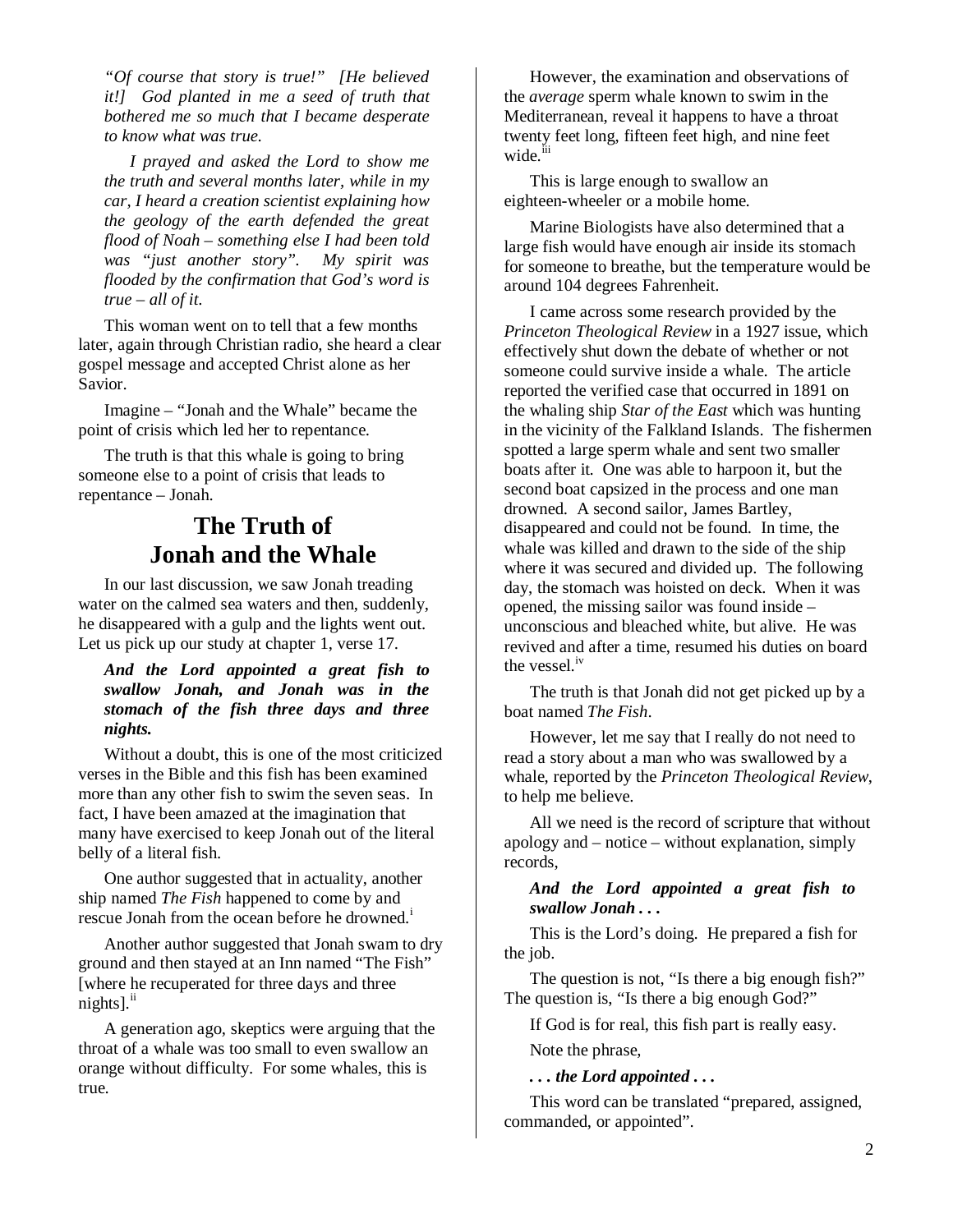In this verse, we have the first reference to a fish given an assignment.

It will not be the last time. Our Lord commanded a fish to gulp down a shekel – a coin about the size of a nickel. Then the Lord commanded it to take Peter's bait when Peter put his hook in the water. The Lord had told Peter that the first fish he caught would have the money in its mouth needed to pay their taxes (Matthew 17:27).

Now, this is my kind of fishing!

The Lord commanded ravens to carry bread to Elijah, down by the brook Cherith (I Kings 17:6).

Fish do not carry money around in their mouths and birds do not give bread to strangers – unless they have been appointed by God.

Throughout the book of Jonah, God is assigning or commanding His creation. The same word – appointed or prepared – will appear five times. You should circle these in your text.

- The first appearance is in this verse as we are told ". . . the Lord appointed a great fish to swallow [and sustain] Jonah  $\ldots$  " (1:17);
- The second time this word appears is in verse 10 of chapter 2 where we read of the same fish, "... the Lord commanded the fish [to spit] Jonah [out] . . ." (2:10);
- Then, thirdly, we see in chapter 4, verse 6 that "God appointed a plant [to grow] up [quickly]..." (4:6);
- The fourth time, in chapter 4, verse 7, we read, ". . . God appointed a worm [to destroy] the plant  $\ldots$  " (4:7);
- Finally, in chapter 4, verse 8, "... God appointed a scorching east wind [to blow against Jonah]  $\ldots$  " (4:8).

The same Hebrew idea is carried through all five occasions of God's command and appointment over the creatures and elements of His created world. They were assigned; they were commanded by their Creator and they – what? They obeyed the command of God; they fulfilled their assignment from God.

Do you think Jonah will get the message?

Now, back in chapter 1, the text simply announces,

## *. . . the Lord appointed a great fish to swallow Jonah, and Jonah was in the stomach of the fish three days and three nights. (Jonah 1:17)*

As Jonah drops down into the belly of this fish, feels the great heat perhaps, and breathes the putrid air, he realizes where he is, even though he is in the dark, and further recognizes that he is without hope and beyond help.

Ladies and gentlemen, God is allowing Jonah to experience a taste of what the Ninevites will experience in judgment – hopelessness and helplessness.<sup>v</sup>

# **Jonah's Underwater Prayer**

Verse 1 of chapter 2 opens with these words,

#### *Then Jonah prayed to the Lord his God . . .*

I will bet he did!

We are not told exactly when Jonah prayed. Was it after he saw the fish coming, or when he swirled into the fish's mouth, or when he slid down the fish's gullet and landed in the dark cavern of its belly? We are not told.

Some scholars believe Jonah did not pray at first. In fact, some Hebrew scholars believe Jonah did not pray until the third day. We cannot be sure.

We do know that it is possible to become so fascinated with what happened with a fish that we overlook what happened in the heart of a runaway prophet – a prodigal prophet who finally prays.

So, let us work our way through the only prayer in history to ever be recorded under water. We are going to discover three critical ingredients to true genuine repentance in Jonah's underwater prayer.

#### **1. The first ingredient of Jonah's prayer is admission.**

In chapter 2, verse 2, we read,

*and he said, "I called out of my distress to the Lord, and He answered me. I cried for help from the depth of Sheol [the grave]; You heard my voice."* 

Now, notice that Jonah admits this is God's hand of discipline in verse 3.

#### *For You had cast me into the deep, into the heart of the seas, and the current engulfed me. All Your breakers and billows passed over me.*

Hebrews chapter 12 provides a New Testament counterpart to this kind of admission. According to this paragraph, we have several options:

- we can despise God's discipline and fight it  $(verse 5);$
- we can be discouraged because of it and faint  $(verse 5);$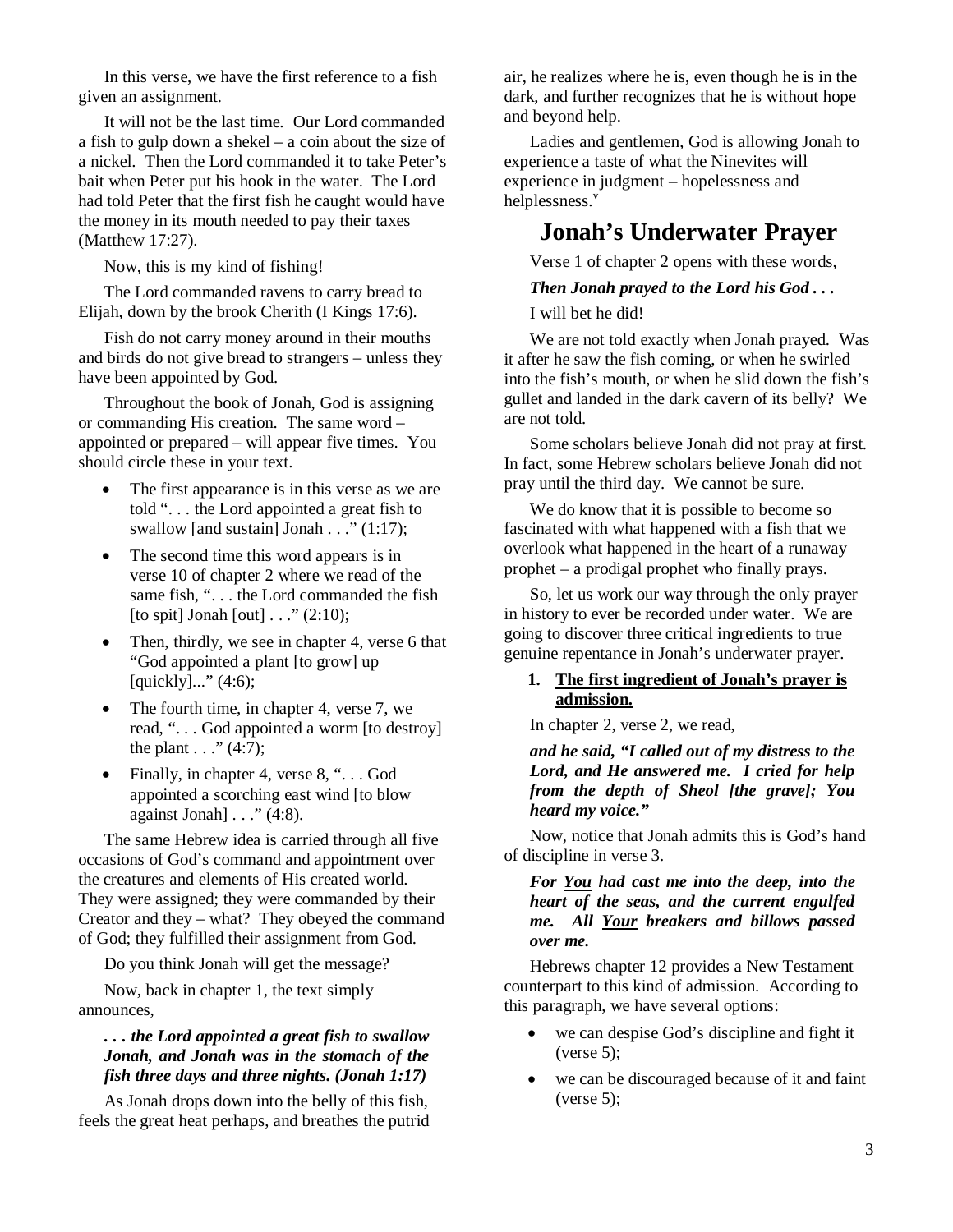- we can resist it and invite stronger discipline  $(verse 6)$ ;
- or we can submit to God and grow because of it (verse  $7)^{vi}$

At this point Jonah is no longer resisting the will of God; he is no longer rejecting the word of God – he is about to re-enlist in the work of God.

However, first, there is admission of his wrongdoing and the right of God to discipline. Now he is on his way to restoration.

## **2. The second ingredient of Jonah's prayer of true repentance is restoration.**

Notice verse 4.

*So I said, "I have been expelled from Your sight. Nevertheless I will look again toward Your holy temple."* 

Up to this point, everything about the life of Jonah has been in the opposite direction of God's authority.

In fact, one author pointed out that the word that best characterizes the life of Jonah up to this point is the word, "down".

- Jonah rose up to flee and went *down* to Joppa – the seaport;
- Jonah paid the fare and went *down* into the ship;
- Jonah then gets swallowed by the great fish and effectively, goes *down* into its belly;
- Jonah is now going *down* into the deep abyss of the sea.

Warren Wiersbe wrote a great metaphor for our lives, "Whenever you run from God, the only direction you can go is down."<sup>vii</sup>

Now, however, Jonah is admitting his sin and turning back to the temple of God – a statement of recommitment for the Old Testament saint. In fact, it is taken from Solomon's prayer of dedication when the temple was completed. Solomon prayed, in I Kings at this dedication,

*whatever prayer or supplication is made by any man or by all Your people Israel, each knowing the [sin] of his own heart, and spreading his hands toward this house;* 

*then hear in heaven Your dwelling place, and forgive and act and render to each according to all his ways, whose heart You know, for You alone know the hearts of all the sons of men* 

*(I Kings 8:38-39)* 

Jonah is literally clinging to this promise in repentance and faith.

And God moves. Look at verses 5-6a.

*Water encompassed me to the point of death. The great deep engulfed me, weeds were wrapped around my head.* 

### *I descended to the roots of the mountains. The earth with its bars was around me forever . . .*

In other words, there was no escape. Jonah believed he was going to die.

Continue to verse 6b.

# *. . . But You have brought up my life from the pit, O Lord my God.*

Did you catch this? Jonah would not pray before – he wanted to run from God; he did not want to speak for God. He would not even pray to God for the sake of these frantic sailors who were afraid of drowning, "I'm not on speaking terms with God." Now, however, Jonah says,

# *. . . But You have brought up my life from the pit, O Lord my God.*

Jonah prays in verse 7,

*While I was fainting away, I remembered the Lord, and my prayer came to You, into Your holy temple.* 

In other words, "I was without hope and I prayed to You!"

Sinclair Ferguson writes, "Isn't it marvelous that God has mercy upon His servant Jonah *before* Jonah will preach that God will have mercy on Nineveh."viii

It is no wonder then that we have a third ingredient of repentance, in addition to admission and restoration.

# **3. The third ingredient of Jonah's prayer is appreciation.**

Listen to Jonah now pray in verse 9,

## *But I will sacrifice to You with the voice of thanksgiving. That which I have vowed I will pay. Salvation belongs to the Lord.*

Keep in mind that Jonah has not been given a promise of deliverance. He was not thankful because he was back on dry land. He was not thankful that he had not drowned. He was thankful that God had turned his heart from rebellion and had caused him to call on the name of the Lord once again. Jonah was thankful for his salvation. $^{ix}$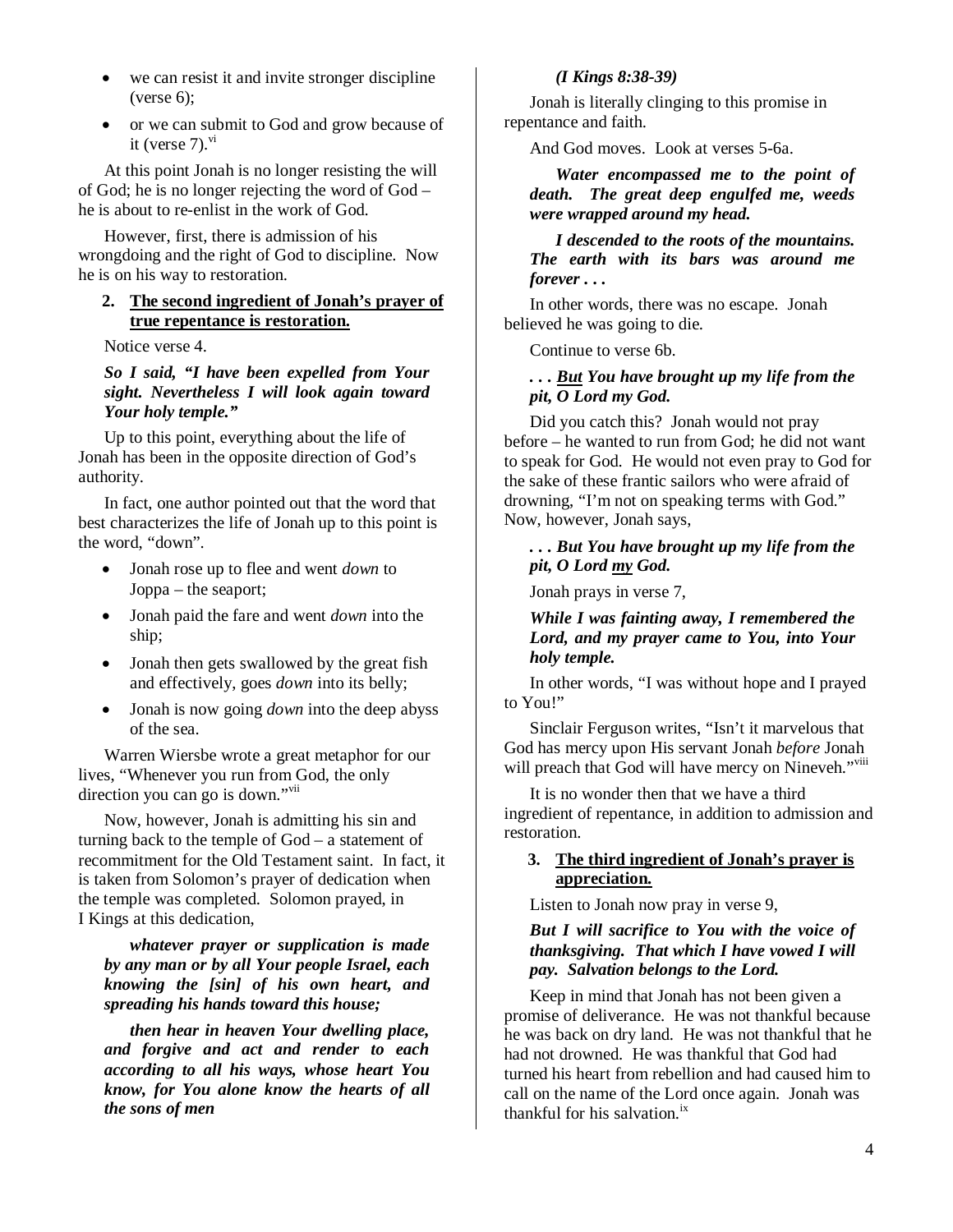"Salvation belongs to the Lord!" This was not as much a theological declaration as it was a personal confession of faith and praise.

Did you notice that Jonah said he would sacrifice to God and pay his vows?

This is the same vocabulary used by the sailors who repented and claimed the God of Israel as their God. They sacrificed animals and vowed to serve Him (1:16).

What can Jonah sacrifice? He cannot sacrifice an animal – he has been swallowed by one.

So, what can Jonah sacrifice to God now? He has gone too far – what can he offer to God?

Jonah can offer to God the same thing we can.

When David repented and wrote Psalm 51, a great hymn of repentance, he wrote,

## *The sacrifices of God are a broken spirit; a broken and a contrite heart, O God, You will not despise. (Psalm 51:17)*

No matter how far you have run from God; no matter where you are right now, the Enemy will say to you, "You've gone too far. You have nothing now to offer God. Why would He want you? You can give Him nothing."

This is a lie. You can offer to God the sacrifices He loves most – the sacrifices of a broken spirit and a contrite heart.

 As Jonah offers up to God the sacrifices of a repentant heart and a humbled spirit, God sends down the biggest case of indigestion any fish has ever experienced, and this fish spits up Jonah onto dry land. Look at verse 10.

### *Then the Lord commanded the fish, and it vomited Jonah up onto the dry land.*

God gave this fish the worst stomach ache it had had in a long time – he just could not digest a prophet. And he spit him up on dry land.

This must have gathered a crowd.

The prodigal prophet has returned, by whale express, home again.

# **Conclusion**

In her book, Lois Krueger tells the story of her son Carl; something that happened when he was just 4½ years old. Lois and her husband had been having one of those hectic weeks and their son just seemed to be getting into more and more trouble – getting in the way and causing problems. He was sent to the corner for a time out and, over in the corner, he

suddenly piped up and said, "I'm gonna run away from home."

Lois stopped to remember that moment from her own childhood when she felt in the way – only able to do bad things; never in the right; even a bit unloved. She responded with unique wisdom. She said, "Okay, you can run away from home."

He said, "I can?"

"Yes, you can. Come on, let's pack."

She got his little suitcase down and hers as well and began to pick out her clothes. He said, "Mama, what are you doin'?"

She said, "Well, I'm going to need my coat and my pajamas and my shoes."

She packed her things and placed the suitcase by the front door with his and said, "Okay, are you sure you want to run away from home?"

He said, "I am, but where are you going?"

She said, "Well, if you're going to run away from home, then Mama's going with you because I would never want you to be alone."<sup>x</sup>

Is that not good? I remember when one of my little guys, years ago, ran away for a few hours. I did not think of this. I threatened him within an inch of his life, "Don't you ever do that again!"

How wise of this parent.

How infinitely wise and gracious of our heavenly Father – Jonah ran away, but when he was ready to call out to the Lord, he discovered that God was ready to listen.

Even in his darkest moments of despair – the lights were out; the prison bars of the deep abyss were telling him, "There's no way out of this; there's no way back; you are alone for good . . ." – Jonah experienced communion with the God he had offended and the Lord he had spurned.

Jonah repents and is revived, restored, and re-enlisted.

No matter how long we stay silent, God will hear us when we are ready to talk. And we discover in these moments of reviving grace, that we have run away in sinful rebellion, but – imagine it – He has gone along too.

The most wonderful miracle in Jonah chapter 2 is not preservation inside a fish, but restoration inside the heart of a prodigal prophet. A prophet who – deep down in the belly of a whale – actually came home.